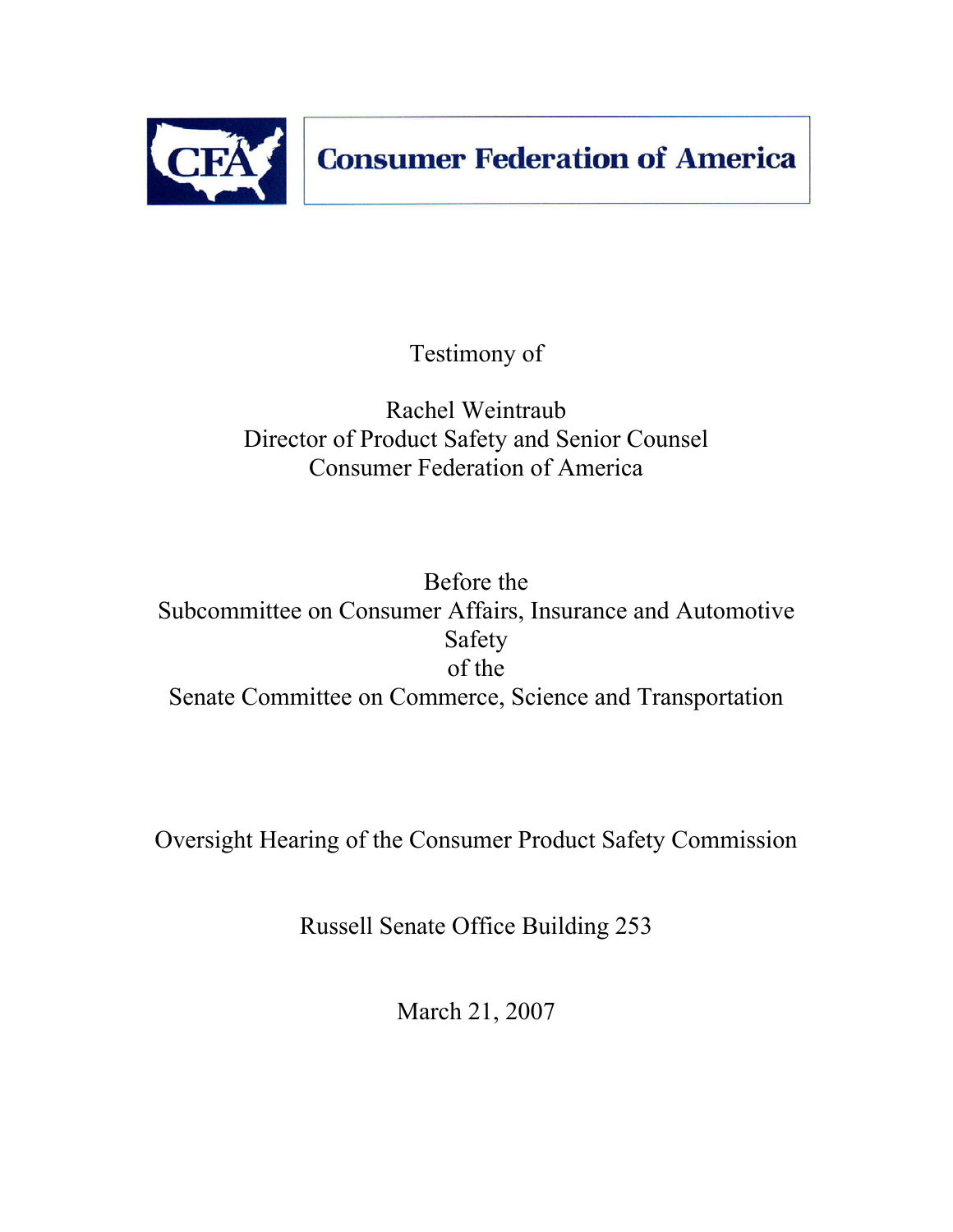Chairman Pryor, and members of the Subcommittee, I am Rachel Weintraub, Director of Product Safety and Senior Counsel for Consumer Federation of America (CFA). CFA is a non-profit association of approximately 300 pro-consumer groups, with a combined membership of 50 million people that was founded in 1968 to advance the consumer interest through advocacy and education. Thank you for the opportunity to speak today.

## **I. Introduction**

CPSC's mission, as set forth in the Consumer Product Safety Act, CPSC's authorizing statute, is to "protect the public against unreasonable risks of injury associated with consumer products."1 CPSC is charged with protecting the public from hazards associated with over 15,000 different consumer products. Its statutes give the Commission the authority to set safety standards, require labeling, order recalls, ban products, collect death and injury data, inform the public about consumer product safety, and contribute to the voluntary standards setting process.

The Consumer Product Safety Commission (CPSC) plays an extremely critical role in protecting American consumers from product hazards found in the home, in schools and during recreation. CPSC saves \$700 billion in societal costs each year.<sup>2</sup> We know from past experience, from survey data, and from consumers who contact us, that safety is an issue that consumers care deeply about and that CPSC is an agency that consumers support and depend upon to protect them and their families.

While Consumer Federation does not always agree that the CPSC is acting in the best interest of consumers, indeed CPSC has denied several petitions CFA has filed to better protect the public and CFA has opposed numerous aspects of CPSC's rulemakings and inaction on other issues, CFA still believes that a stronger CPSC, one with more funds and more staff, can better serve the public than a less robust one struggling to re-set and limit its priorities. In addition, CFA has deep respect for CPSC staff: they are dedicated and hardworking and have worked diligently while weathering the storms of budget cuts and a lack of quorum.

## **II. CPSC Budget**

With jurisdiction over many different products, this small agency has a monstrous task. This challenge is heightened by the fact that, over the past two decades, CPSC has suffered the deepest cuts to its budget and staff of any health and safety agency.<sup>3</sup>

In 1974, when CPSC was created, the agency was appropriated \$34.7 million and 786 FTEs. Now 32 years later, the agency's budget has not kept up with inflation, has not kept up with its deteriorating infrastructure, has not kept up with increasing data collection needs, has not kept up with the fast paced changes occurring in consumer

 1 Consumer Product Safety Act, 15 U.S.C. 2051, section 2(b)(1).

<sup>&</sup>lt;sup>2</sup> U.S. Consumer Product Safety Commission, 2008 Performance Budget Request, submitted to Congress, February 2007, page 72. On the web at http://www.cpsc.gov/CPSCPUB/PUBS/REPORTS/2008plan.pdf  $3$  See Appendix 1, at the end of this document.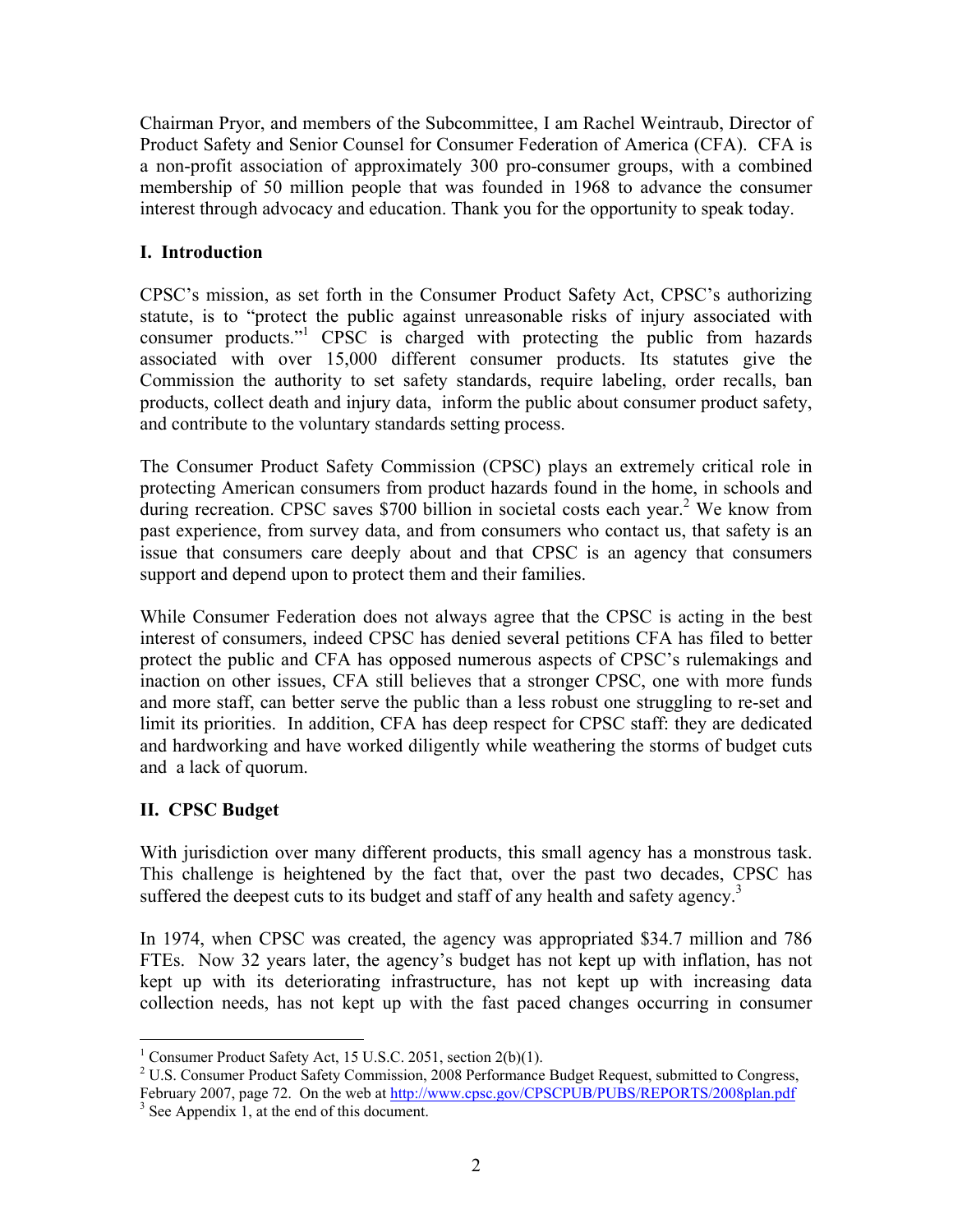product development, and has not kept pace with the vast increase in the number of consumer products on the market. CPSC's staff has suffered severe and repeated cuts during the last two decades, falling from a high of 978 employees in 1980 to just 401 for this next fiscal year. This is a loss of almost 60 percent.

While every year an estimated 27,100 Americans die from consumer product related causes, and an additional 33.1 million suffer injuries related to consumer products under the jurisdiction of the CPSC, this agency, with its reduced staff and inadequate funds, is limited in what it can do to protect consumers. Due to these constraints, CPSC cannot even maintain its current level of safety programs, let alone invest in its infrastructure to improve its work in the future.

Because of this historically bleak resource picture, CFA is extremely concerned about the agency's ability to operate effectively to reduce consumer deaths and injuries from unsafe products. It is for this reason that CFA believes that one of the most important things that can be done to protect consumers, including children, from unsafe products is to assure that CPSC has sufficient funding. CPSC's current budget, staff, and equipment are stretched to the point of breaking. CPSC salaries and rent currently consume almost 90 percent of the agency's appropriation. The remaining 10 percent of the agency's budget pays for other functions (such as supplies, communications and utility charges, operation and maintenance of facilities and equipment) that merely allow CPSC to keep its doors open for business each day.

## **III. 2008 Budget Numbers**

In September of 2006, Acting Chairman Nord and Commissioner Moore voted unanimously to approve the Executive Director's recommendations as proposed in her memorandum.<sup>4</sup> The memorandum included a budget request of \$66,838,000 which is a \$4,468,000 increase over the Presidents 2007 budget request. This request would maintain current staff levels at 420 FTE and cover the costs of information technology. Both the staffing and information technology are necessary to maintain CPSC's current level of program activities. $\frac{5}{3}$ 

However, this budget request was rejected by the Administration. The President's 2008 budget would fund only 401 full time employees ("FTE"), the fewest number of FTEs in the agency's over 30 year history, and provide only \$63,250,000 to operate the agency. This is a reduction of 19 FTEs and a small increase of \$880,000 from the 2007 appropriation. This increase does not provide for inflation, will not allow the CPSC to maintain its current programming, and will not allow for the CPSC to invest in its research resources and infrastructure.

<sup>&</sup>lt;sup>4</sup> This document is not publicly available.

<sup>&</sup>lt;sup>5</sup> Record of Commission Action, Commissioners Voting by Ballot, Fiscal Year 2008 Performance Budget Request, September 7, 2006. Available on the web at http://www.cpsc.gov/LIBRARY/FOIA/ballot/ballot06/FY08.pdf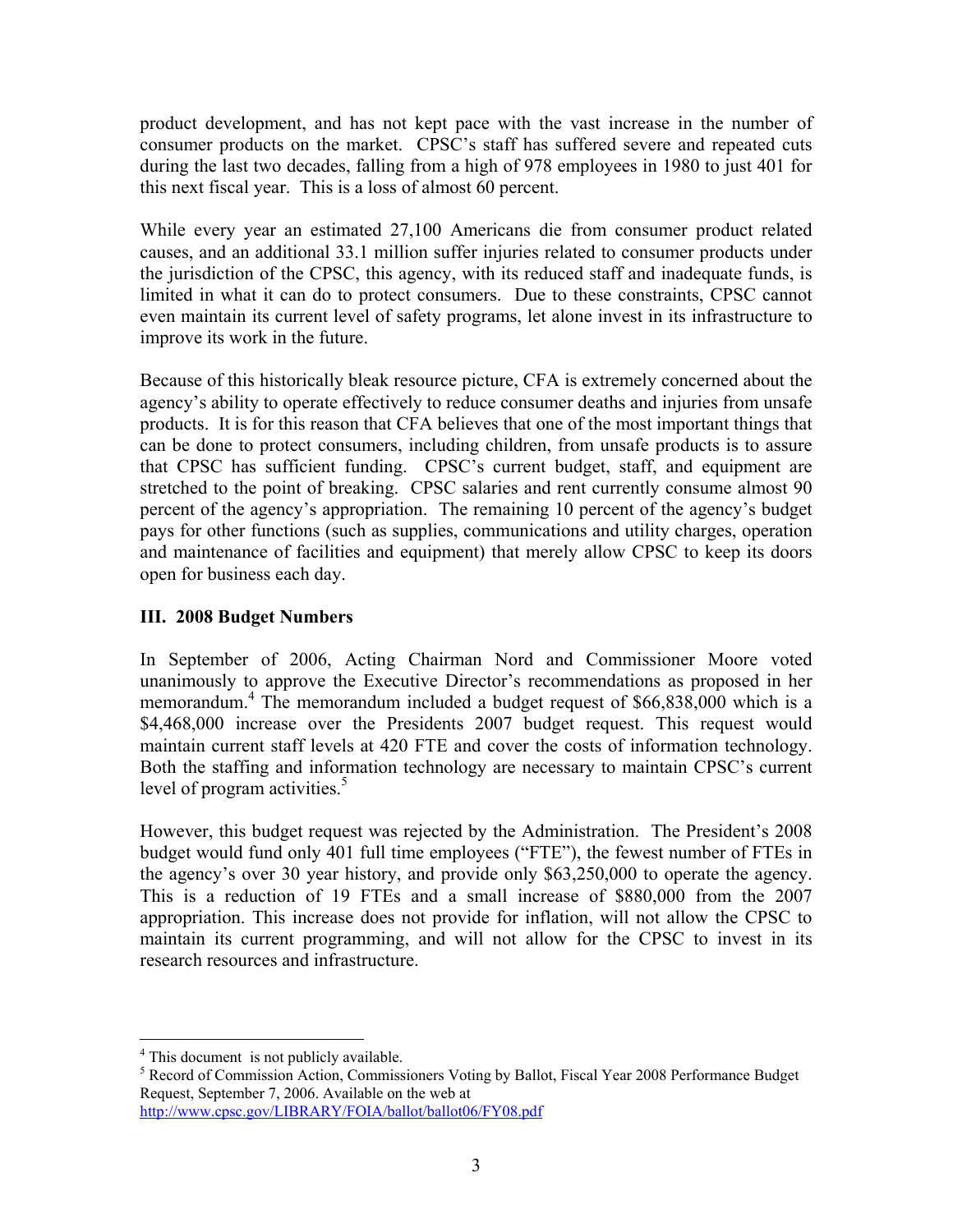Funding for the CPSC has remained essentially flat for the past two years, forcing staff decreases of 31 FTEs in 2006 and 20 FTEs in 2007. Since 2000, the CPSC has lost 79 FTEs, a loss of 16 percent. This loss in staff is particularly significant because "CPSC is a staff intensive organization with nearly 90 percent of its recent funding absorbed by staff compensation and staff related space rental costs."<sup>6</sup> CPSC estimates that to maintain its current staffing level of 420 FTEs, which already require limiting CPSC's programs; CPSC would need an additional \$2,167,000. CPSC is required by various federal rules to increase costs for staff such as a projected 3 percent Federal pay raise, increased Federal Employee Retirement System contributions and two additional paid work days.

CPSC faces additional cost increases of \$50,000 for rental space, though it is off-setting that by saving \$500,000 in returning unused space, as a result of the reduced number of staff, which is currently causing a lot of commotion at the agency. In addition, "annual costs for service contracts are growing faster than CPSC is able to find off-setting savings."<sup>7</sup> These costs include required system enhancements for payroll and accounting that cost \$250,000.

CPSC estimates that it needs an addition \$1,000,000 to update CPSC's operating systems but admits that this amount is a minimum amount that will not allow them to implement new software systems. Improvements in the CPSC's information technology are critical. The Commission has requested funds for improving their information systems for many years and the needs are growing exponentially. Especially with such reduced staffing, CPSC needs mechanisms to increase efficiency at every level and IT is the best way to facilitate those efficiencies. IT is critical to what staff at CPSC do every day. In practically every aspect of CPSC's work, "CPSC relies on IT in our related technical, compliance, outreach and operational areas."<sup>8</sup>

## **IV. Consequences of the 2008 Budget Request**

"CPSC has maximized staff efficiencies and cannot absorb further reductions without having an impact on its product safety activities."<sup>9</sup> Below are just a few examples of how this limited budget affects CPSC.

## **A. Laboratory will not be Modernized**

Much of CPSC's equipment, particularly at the Commission's laboratory, is old and outdated. However, the 2008 performance Budget document does not even request any funds to improve the laboratory. This exemplifies how limited this budget is. CPSC's testing laboratory serves a crucial role in CPSC's compliance investigations and safety

 $\frac{7 \text{ U.S.} }{200 \text{ S}}$  Consumer Product Safety Commission, 2008 Performance Budget Request, submitted to Congress, February 2007, page v. On the web at http://www.cpsc.gov/CPSCPUB/PUBS/REPORTS/2008plan.pdf

 $\overline{a}$ <sup>6</sup> U.S. Consumer Product Safety Commission, 2008 Performance Budget Request, submitted to Congress, February 2007, page v. On the web at http://www.cpsc.gov/CPSCPUB/PUBS/REPORTS/2008plan.pdf

U.S. Consumer Product Safety Commission, 2008 Performance Budget Request, submitted to Congress, February 2007, page vi. On the web at http://www.cpsc.gov/CPSCPUB/PUBS/REPORTS/2008plan.pdf  $^{9}$ U.S. Consumer Product Safety Commission, 2008 Performance Budget Request, submitted to Congress,

February 2007, page vi. On the web at http://www.cpsc.gov/CPSCPUB/PUBS/REPORTS/2008plan.pdf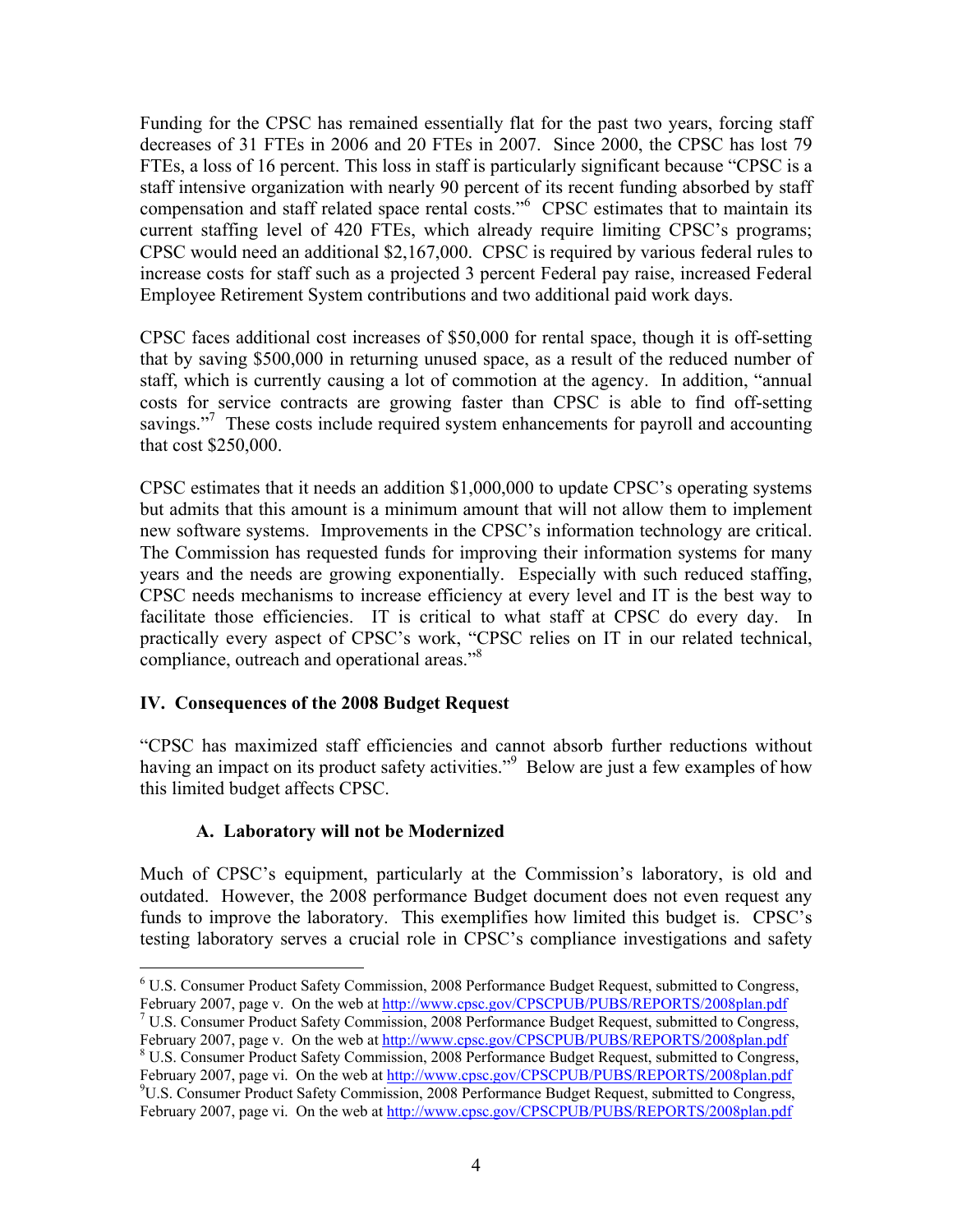standards activities. In spite of the laboratory's critical importance, no major improvements have been made in the past 32 years. Rather, CPSC and GSA have made only slight modifications to its infrastructure, which was originally designed for military use not laboratory use. Currently, CPSC staff working at the lab are working under merely adequate conditions. If the laboratory were to be modernized, the CPSC would increase productivity and efficiency. For example, each time the CPSC must conduct a test on a baby walker, due to a compliance investigation such as a recall or a standard setting activity, the specialized equipment must be rebuilt due to limited space and limited existing equipment. Therefore, each test takes up more time than it would if the equipment existed permanently and prevents CPSC engineers from working on other projects. Moreover, with increasingly more complex products under CPSC's jurisdiction, the facilities at the laboratory are becoming more outdated every year.

## **B. CPSC will not be Able to Regulate Effectively**

CPSC's funding directly affects its ability to regulate effectively. Most of the recalls brought about by the agency are the result of voluntary agreements reached between CPSC and manufacturers and/or distributors. However, in every recall matter it considers, the Commission must be prepared with research evidence to convince the company of the need for action. In cases where the agency must file a complaint and litigate the matter, the agency may require even more extensive testing and research data for use as evidence at trial. This testing and research, whether leading to a recall or trial, may need to be contracted out and is very costly. This contingency is one with enormous ramifications. In effect, not having sufficient resources puts the CPSC in a terrible position as an enforcement agency. It can't put its money where its mouth is – so to speak – because it can't be sure it will have the money needed to follow through on its enforcement actions.

## **C. Changing Consumer Product Market- New Products and More Imports**

This concern is further exacerbated as new products and new technologies come on to the market. Sophisticated, high tech products, such as Segway devices, which CPSC engineers may have never seen, much less have expertise with, pose particularly resource intensive challenges. Products such as computer lithium batteries that have recently been subject to recall as well as products involving nanotechnology challenge the Commission's limited resources. For the CPSC to live up to its safety mandate, it must be able to keep pace with the ever-changing development of technology. The 2008 Performance Budget does not seem to provide funds or an opportunity for CPSC staff to adequately study these and other emerging technologies in the consumer product market.

Another aspect of the changing consumer product market is that every year, more and more consumer products are imported into the United States. According to CPSC, two thirds of all recalls involved products manufactured overseas. CPSC has two programs dealing specifically with this issue. The first is its program with the U.S. Customs and Border Protection. In 2006, CPSC field staff and U.S. Customs staff prevented about 2.9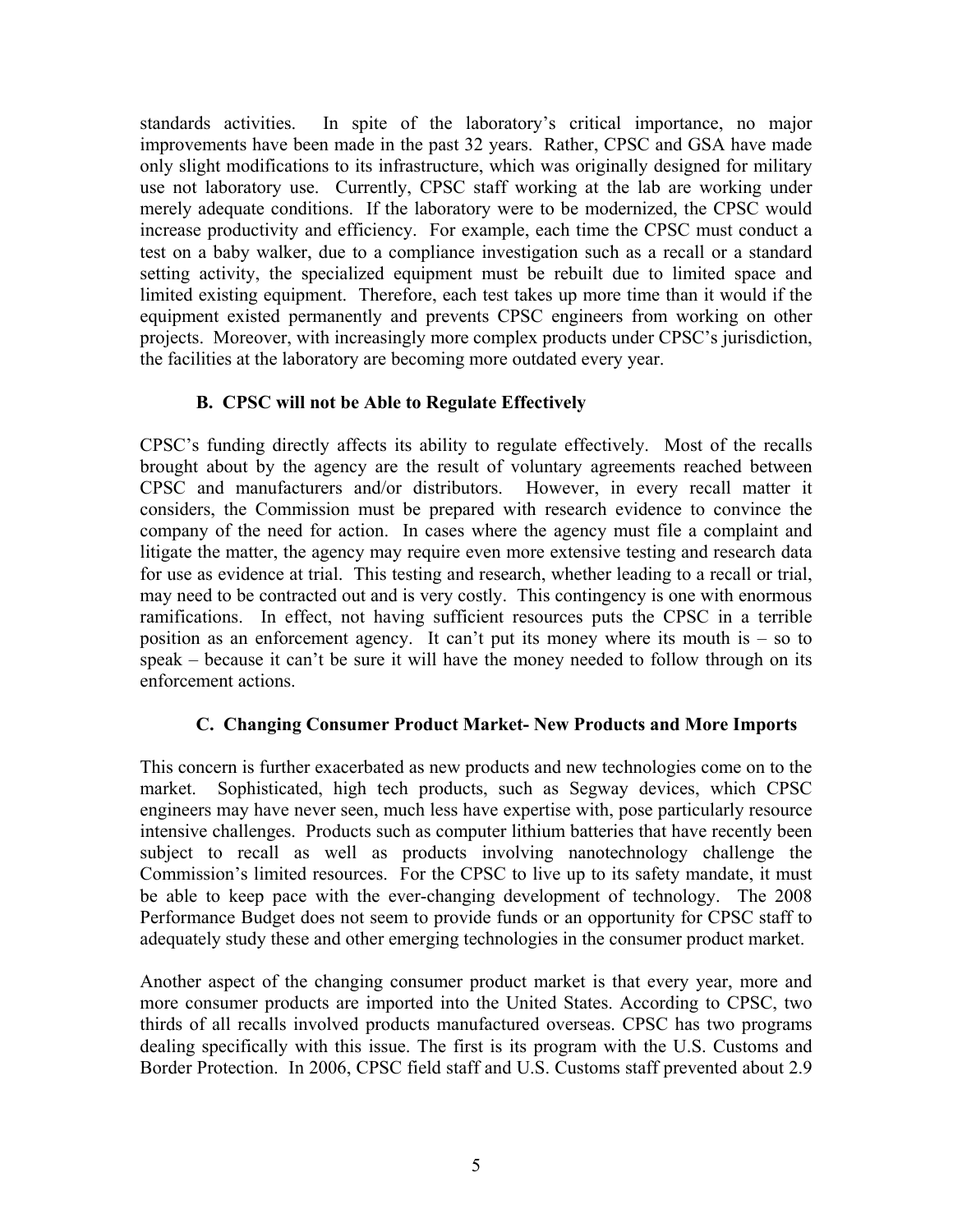million non-compliant cigarette lighters and fireworks from entering the United States<sup>10</sup> and also prevented 434,000 units of toys and other children's products from entering the country.<sup>11</sup> The 2008 Performance Budget includes a goal of import surveillance for one product for which fire safety standards are in effect and one product for which safety standards are in effect. These are limited goals due to limited resources.

The second is the relatively new Office of International Programs and Government Affairs which seeks to have signed Memorandums of Understanding with seventeen countries by the end of 2008. These memoranda establish closer working relationships and set up frameworks for exchanging safety information with CPSC's counterparts in other countries. CFA hopes that these memoranda lead to concrete efforts to prevent unsafe products from entering the United States and we believe that to achieve this, the CPSC must work with other countries to prohibit the export of products that don't meet voluntary or mandatory safety guidelines. Specifically, compliance with safety standards should be made a necessary condition of receiving an export license for certain products which have had pervasive safety problems. Further, products should be required to be tested/certified by an independent third party laboratory to determine if products meet safety standards. If they do not, products cannot be exported to United States. This protects the marketplace before products enter the stream of commerce. Critically, this will not rely on the customs program which has many other competing homeland security priorities. Ultimately the responsibility falls on the manufacturers, many of which are based in the United States and they must be more fully engaged in policing their products.

## **D. Freedom of Information Act**

CPSC had an internal policy of responding to Freedom of Information Act (FOIA) requests within 20 days. Recently, there has been a large backlog and many responses now take considerably longer than 20 days. This is due in large part to the staff allocated to work on FOIA requests. At the end of 2004, CPSC had 15 FTEs devoted to responding to FOIA requests. As of March of 2006, CPSC had 8 FTEs devoted to the same efforts. These staff reductions like many in the Commission were achieved through attrition and retirement buyouts. As of December 31, 2005, the FOIA backlog was 145 requests. At that time the commission anticipated that it would have a backlog of 90 requests at the end of 2006.<sup>12</sup> A recent Associated Press article included a telling example:

Tom Curley, president and CEO of The Associated Press and a member of the Sunshine in Government Initiative, a media coalition, related how it took a year for an AP reporter to get lab reports on lead levels in lunch boxes that the Consumer Product Safety Commission had deemed safe. The tests revealed that

 $^{11}$  U.S. Consumer Product Safety Commission, 2008 Performance Budget Request, submitted to Congress, February 2007, page 36. On the web at http://www.cpsc.gov/CPSCPUB/PUBS/REPORTS/2008plan.pdf

 $\overline{a}$ <sup>10</sup> U.S. Consumer Product Safety Commission, 2008 Performance Budget Request, submitted to Congress, February 2007, page 21. On the web at  $\frac{http://www.cpsc.gov/CPSCPUB/PUBS/REPORTS/2008plan.pdf}{http://www.cpsc.gov/CPSCPUB/PUBS/REPORTS/2008plan.pdf}$ 

 $12$  See http://www.cpsc.gov/library/foia/foia061406.pdf.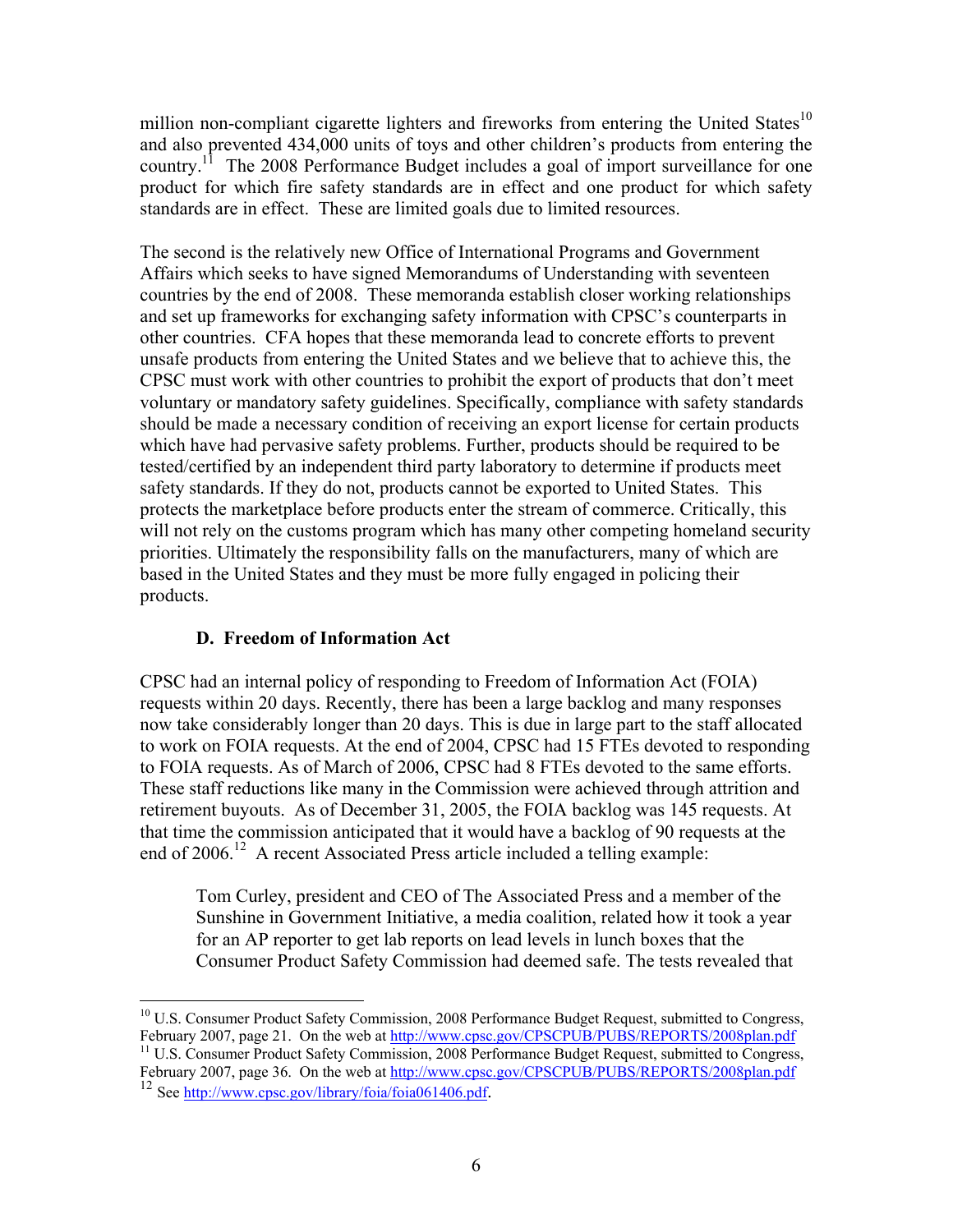one lunch box in five contained lead levels that some medical experts considered unsafe. "Why did it take a year for the commission to respond to a relatively simple request that FOIA says it was supposed to answer in 20 working days?" Curley said. $^{13}$ 

Responding to requests for information from the public is a critically important function of the agency and one that ultimately leads to improved products and a safer public, yet under this budget proposal CPSC is limited in how they can respond and fulfill the public's request for information.

#### **V. Substantive Issue Areas of Concern**

## **A. All Terrain Vehicles (ATVs)**

One of CFA's priority issues before CPSC is all terrain vehicle safety. It is no secret that CFA is extremely dissatisfied with CPSC's current rulemaking on ATVs. Serious injuries requiring emergency room treatment increased to 136,700 in 2005. Since 2001, there has been a statistically significant 24 percent increase in serious injuries from ATVs. The estimated number of ATV-related fatalities increased to 767 in 2004. Children under 16 suffered 40,400 serious injuries in 2005. Since 2001, there has been a statistically significant increase of 18 percent in the number of children under 16 seriously injured by ATVs. Children made up 30 percent of all injuries. In 2005, ATVs killed at least 120 children younger than 16 accounting for 26 percent of all fatalities. Between 1985 and 2005, children under 16 accounted for 36 percent of all injuries and 31 percent of all deaths.

One of our biggest concerns with CPSC's proposed rule is that it will change the way ATVs are categorized. CPSC is seeking to change the way ATVs have been traditionally categorized—by engine size to a system based upon speed. Since the late 1980's, adult size ATVs have been defined as an ATV with an engine size of over 90cc's. The CPSC proposes to alter the age/size guidelines by creating a system that limits the maximum speeds of ATVs intended for children under the age of 16.

The Commission's rule proposes Teen ATVs, intended for children between 12-15 years old, with a maximum speed of 30 mph; Pre-teen ATVs, intended for children between 9- 11 years old, with a maximum speed of 15 mph; and Junior ATVs, intended for children between 6-8 years old, with a maximum speed of 10 mph. We are not satisfied that the Commission has adequate evidence to support this rule. CPSC staff admitted that speed limiting devices upon which the above outlined categories depend, do not work consistently. This categorization fails to take weight of the ATV into consideration, which significantly impacts the consequence of a crash or tip over. Further, we are vastly

 $\overline{a}$ <sup>13</sup> Associated Press, "Democrats push for open government agenda: 'Sunshine Week' bills in Congress to counter Bush administration secrecy," March 14, 2007. available on the web at: **http://www.msnbc.msn.com/id/11203718/**.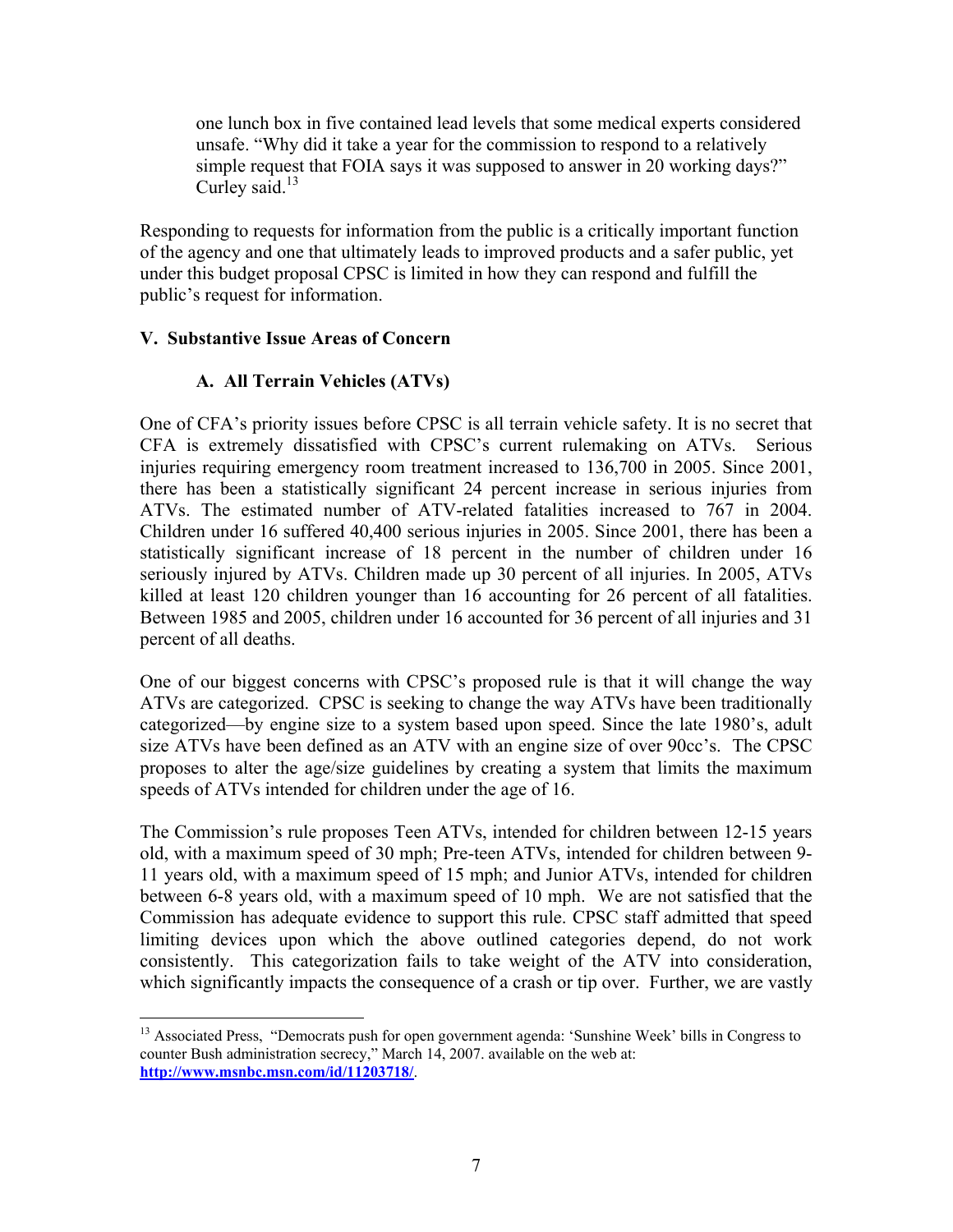concerned that the Commission has neglected researching critical aspects of this issue, partly because it simply cannot afford to do so.

For example, 45 percent of ATV incidents involve an ATV tipping over, thus raising the issue of an ATVs inherent stability. However, CPSC has not conducted stability tests or research. When Commissioner Moore asked CPSC staff about this lack of information, CPSC staff responded, "CPSC staff has not had the resources to perform the necessary tests and evaluations to develop a comparative analysis of the current market of ATVs for steering, pitch stability, lateral stability, braking, and other handling features."<sup>14</sup>

This is unfathomable- the factors that staff are not studying comprise those aspects of ATVs that are most involved in ATV incidents leading to death and injury. Failures of these systems are critical to ATV crashes and tip-overs. However, the Commission is moving forward on an ill advised rule without studying these issues due, at least to a significant degree, to a lack of resources. We fear that not only will this rule not save lives, but that it may lead to younger children riding larger, faster and potentially more dangerous machines.

## **B. Recall Effectiveness**

1

The ability of the CPSC to conduct effective recalls of unsafe products is critical to protecting the public from unreasonable risks associated with consumer products. However, the 2008 Performance Budget does not describe any efforts to improve recall effectiveness. In 2001, CFA filed a petition with CPSC urging them, among other things, to issue a rule that would require that manufacturers (or distributors, retailers, or importers) of products intended for children provide along with every product a Consumer Safety Registration Card that allows the purchaser to register information, through the mail or electronically. Such information will allow the manufacturer to contact the purchaser in the event of a recall or potential product safety hazard.

The Commission denied CFA's petition in March of 2003 and has not undertaken any concrete efforts to broadly increase recall effectiveness other than the creation of a web site dedicated to recalls. Unfortunately, the web site requires a consumer to take proactive steps to obtain recall information, even though research indicated that direct-toconsumer notification is the best method for informing consumers about recalls. Direct ways to inform consumers who purchased the recalled product exist and would be more effective than the current approach which relies upon the media to convey the news of the recall.

When consumers do not hear of product recalls, their lack of information can lead to tragic consequences, including death or injury. By relying solely upon the media and manufacturers to broadly communicate notification of recalls to the public, CPSC and the companies involved are missing an opportunity to communicate with the most critical population--those who purchased the potentially dangerous product. Product registration

<sup>&</sup>lt;sup>14</sup> CPSC Staff Response Regarding Follow Up Questions from Commissioner Moore after June 15, 2006, ATV Safety Briefing, July 11, 2006.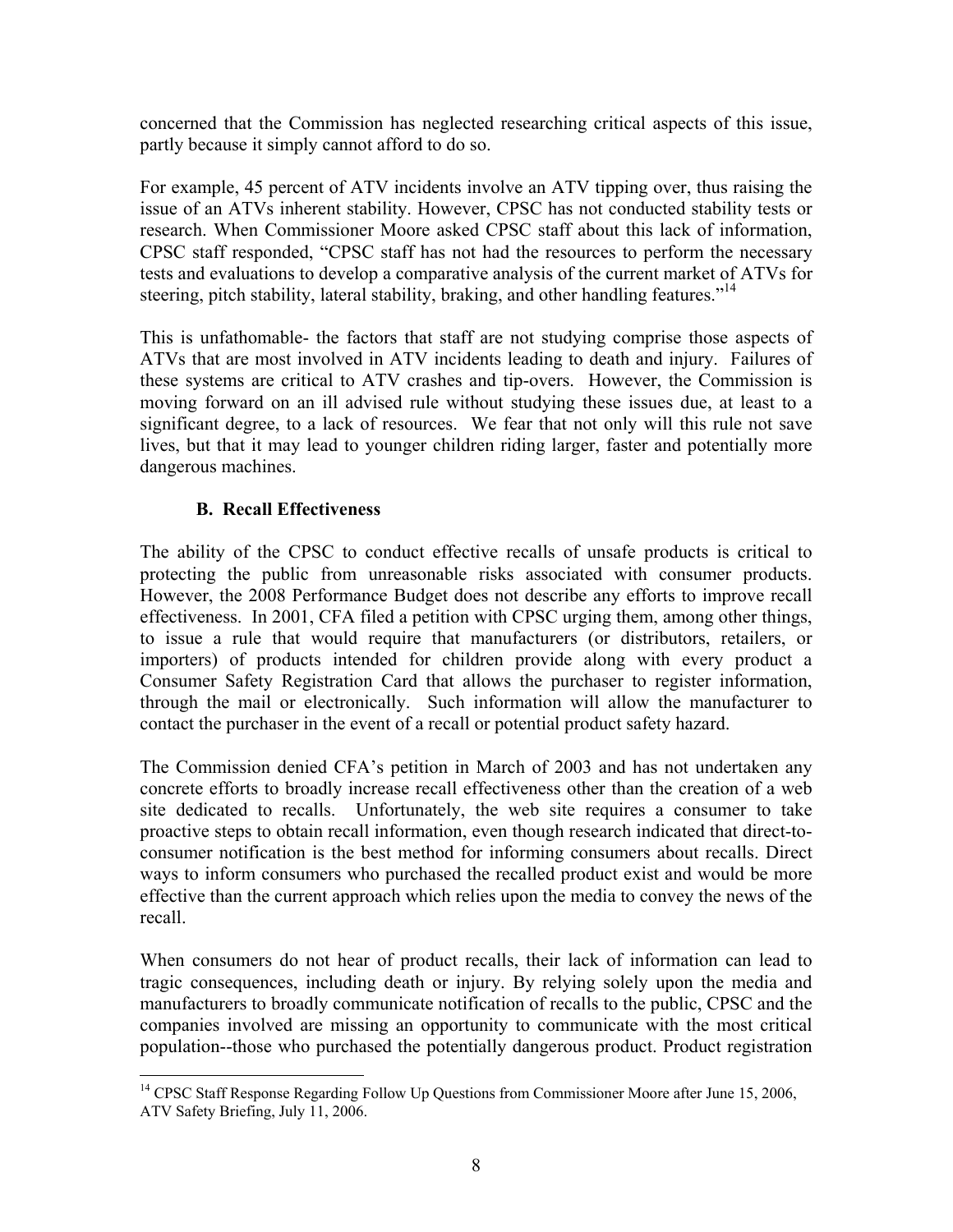cards or a similar electronic system provide consumers the opportunity to send manufacturers their contact information enabling manufacturers to directly notify consumers about a product recall. The 2008 budget does not provide any funds for the Commission to study this issue or to consider better more effective alternatives.

## **C. Mattress Rule – Preemption**

The Commission promulgated a rule on mattress flammability on March 15, 2006 that purports to preempt state common law remedies. According to CPSC's own data, annual national fire loss estimates for 1999-2002 indicate that mattresses or mattress bedding were the first item to ignite in 15,300 residential fires resulting in property loss of \$295 million, and causing 350 deaths and 1,750 injuries. Mattress flammability poses a significant threat to lives and property and compels a federal response to eliminate these injuries. However, insofar as the new CPSC Rule seeks to preempt a consumers' ability to hold mattress manufacturers accountable in state court, the Rule could undermine public safety and consumers' right of redress for harms caused by unreasonably dangerous products in state courts.

First, the proposed preemption of state common law remedies by a CPSC final rule is unprecedented. Second, state common law claims resulting from dangerous products compensate consumers who have been harmed by the negligence of others. Third, while CPSC rules sometimes include preemption of state safety standards, the language in the Draft Final Rule would also, for the first time, claim to preempt state common law tort claims. Finally, the preemption language was added to the rule's preamble after the notice and comment period closed, providing no opportunity for review or evaluation by the public.

The U.S. Consumer Product Safety Commission's main duty to Congress and the public is to protect the public from unreasonable risks of injury associated with consumer products. Since liability law enhances safety by providing continual incentives to improve product design, the inclusion of a preemption provision in a final rule would violate the CPSC's core mission**.** 

## **D. Magnet Toy Recalls**

A recent emerging hazard necessitating CPSC action involves numerous toy manufacturers' use of strong, small magnets in toys. The ingestion of more than one of these magnets poses serious risks of death or injury to children. The magnets can link together and siphon off the intestines, creating a deadly blockage. According to a December 2006 Centers for Disease Control article, since 2003, CPSC staff members have identified one death resulting from ingestion of these magnets and 19 other cases of injuries requiring gastrointestinal surgery.<sup>15</sup> CPSC has conducted four recalls<sup>16</sup> of these

<sup>&</sup>lt;u>.</u> <sup>15</sup> *J Midgett, PhD, Div of Human Factors; S Inkster, PhD, Div of Health Sciences; R Rauchschwalbe, MS, M Gillice, Office of Compliance, Consumer Product Safety Commission. J Gilchrist, MD, Div of Unintentional Injury Prevention, National Center for Injury Prevention and Control, CDC.*

<sup>&</sup>quot;Gastrointestinal Injuries from Magnet Ingestion in Children --- United States, 2003—2006," MMWR,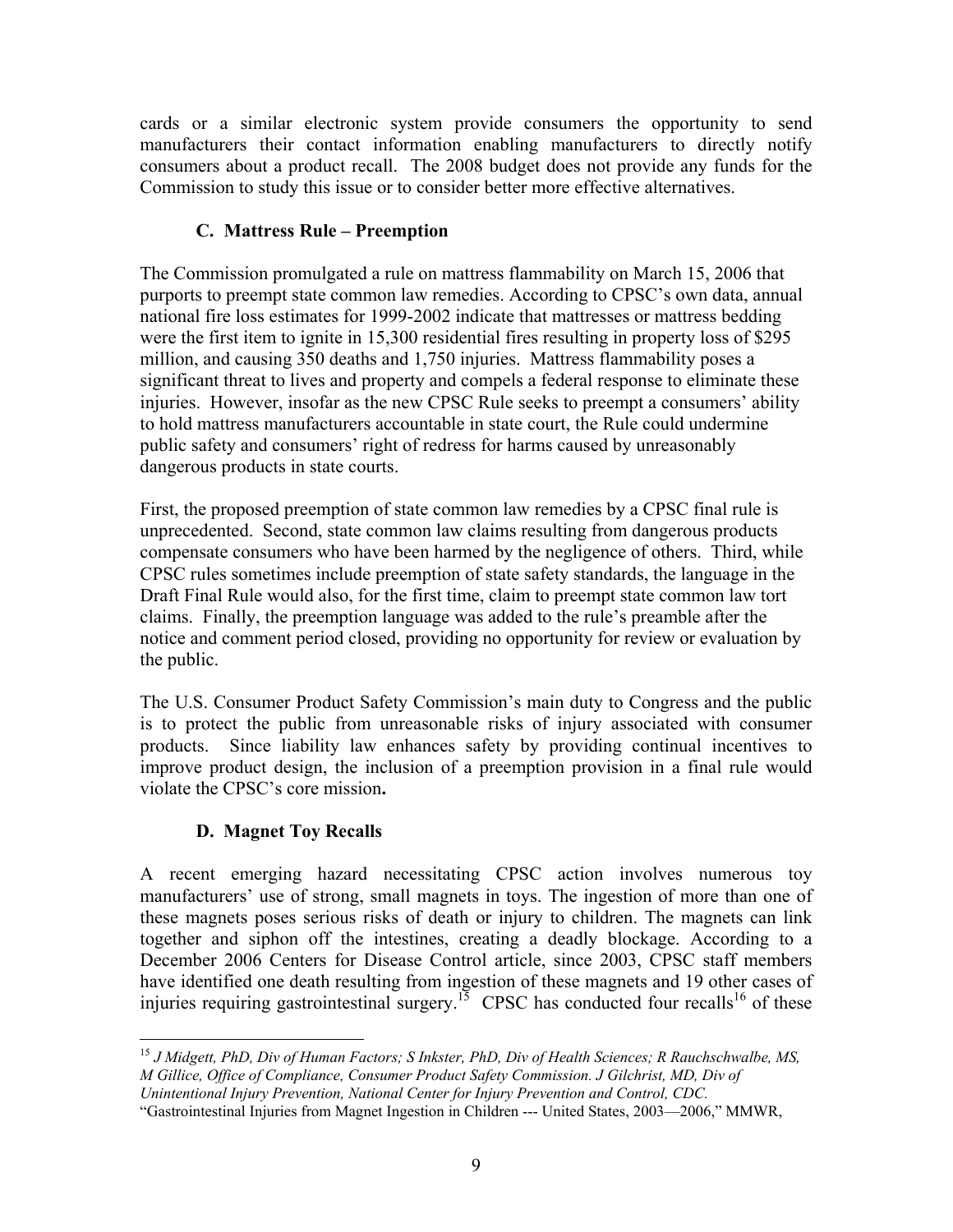products; however, given the seriousness of the consequences of the ingestion of these products, some of these recalls were questionable and unacceptably weak.

In March, 2006, Rose Art Industries conducted a "Replacement Program" for their Magnetix Magnetic Building Sets. The term "replacement program" is ambiguous to consumers and fails to alert them to the seriousness of this issue. Further, it was never made clear that products put back on the shelf after the recall were substantively different from the recalled products, thus not necessarily reducing the risk. In addition, a January 18, 2007 recall of Geometix International LLC's MagneBlocks™ Toys, included a surprisingly weak recommendation for what consumers should do. The press release stated that, "CPSC recommends children under 6 years of age not play with toys containing magnets. If a magnet comes out of one of the blocks in these sets, immediately remove the block from the set and send it to Geometix International for a free replacement block."<sup>17</sup>

Thus, only after it is visibly clear that the harm may have occurred should action be taken to protect a child. Recalls are already a response to the knowledge of a potential risk. This recall is doubly weak because it does not give consumers the opportunity to prevent a documented likely harm. Sadly, the response by some in the toy industry has been to shift responsibility from manufacturers to parents. However, it is clear, that magnets come out so frequently from some of these toys and are so small, that no amount of parental supervision could have prevented many of these incidents. We urge this Committee to look into why some of these recalls have been so weak.

## **E. Changes to Section 15(b) of the Consumer Product Safety Act**

On July 13, 2006, the Commission issued Final Interpretative Guidance on section 15(b) of the Consumer Product Safety Act. Section 15(b) requires that every manufacturer, distributor, or retailer must immediately inform the CPSC if it "obtains information that reasonably supports the conclusion that its product either: (1) fails to comply with an applicable consumer product safety rule or with a voluntary consumer product safety standard . . . ; (2) contains a defect which could create a substantial product hazard . . .; or (3) creates an unreasonable risk of serious injury or death.<sup>18</sup> The CPSC guidance purported to clarify the current law by adding factors to be considered when evaluating the duty to report: the definition of defect will be amended to include the role of consumer misuse, adequacy of warnings, and obviousness of the risk; the number of defective products on the market will be considered; and compliance with product safety

December 8, 2006 / 55(48);1296-1300, available on the web at www.cdc.gov/mmwr/preview/mmwrhtml/mm5548a3.htm.

 $\frac{16}{16}$  These recalls include: Rose Art Industries, Magnetix, March 31, 2006, http://www.cpsc.gov/CPSCPUB/PREREL/prhtml06/06127.html; Mattel, Poly Pockets, November 21, 2006, http://www.cpsc.gov/CPSCPUB/PREREL/prhtml07/07039.html; Geometix International LLC

MagneBlocks™ Toys, January 18, 2007, http://www.cpsc.gov/CPSCPUB/PREREL/prhtml07/07085.html; and Jazwares Inc., Link-N-Lite<sup>TM</sup> Magnetic Puzzles, February 15, 2007, http://www.cpsc.gov/CPSCPUB/PREREL/prhtml07/07106.html.

 $\frac{17}{17}$  See Geometix press release at http://www.cpsc.gov/CPSCPUB/PREREL/prhtml07/07085.htm. 18 15 U.S.C. §2064(b)(1), (b)(2), and (b)(3).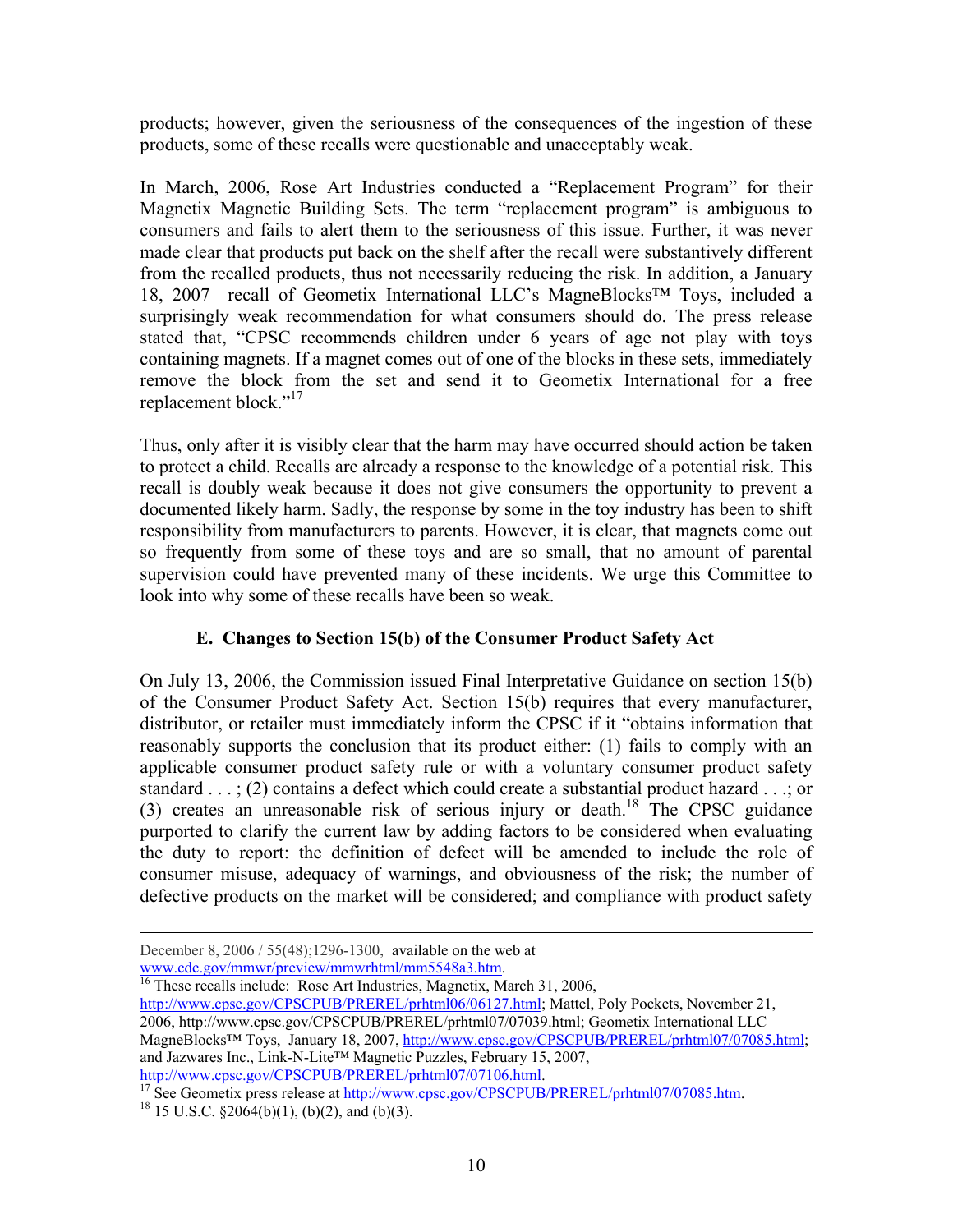standards will be evaluated. We fear that these factors could cloud the interpretation of the law and the obligation to report under this section.

We are also troubled that these proposed changes will shift the burden of weighing relevant factors in reporting under section 15(b) from the CPSC to businesses as well as create a safe harbor for non-reporting. Further we are alarmed about reliance on factors such as the number of defective products in use as well as compliance with product safety standards to determine whether hazards are reportable. We fear that this guidance may jeopardize the Commission's ability to receive important product safety information that is critical for CPSC's consumer protection function.

## **F. Other Areas No Longer Addressed**

CPSC's Performance Budget Document does not include a number of incredibly important programs or activities that it has had in the past. For example, the Commission has no plans for in depth studies on playgrounds or ATVs. These in depth studies provide incredibly important information about the way injuries and deaths occur. These studies are invaluable to people working on solutions to prevent these incidents.

Significantly, the Commission no longer includes reducing child drowning deaths as one of its results- oriented hazard reduction strategic goals. The Commission, in the 2008 Performance Budget document states, "We continue our work in reducing child drowning deaths at the annual project level including expanding our public information efforts. Staff, however, proposes that we no longer address this area at the level of a strategic goal because of resource limitations and the limited ability to develop further technical remedies to address the behavioral aspects of child drowning."<sup>19</sup> Drowning continues to be the second leading cause of accidental injury-related death among children ages one to fourteen and the leading cause of accidental injury- related death among children one to four. Thus, even though a leading cause of death among children, the Commission can no longer prioritize its work on reducing child drowning as a result of reduced funding.

## **VI. Positive Commission Activity**

1

While we have grave concerns about numerous issues before the Commission, there are also some activities worthy of praise. First, as I already mentioned, CFA has deep respect for CPSC staff who have continued to work effectively and diligently throughout the Commission's budget cuts, loss of experienced senior level staff, and loss of a quorum. It is due to their commitment to product safety that the Commission is able to uphold its mission.

Second, CPSC's National Electronic Injury Surveillance System (NEISS) is working effectively. NEISS is a national probability sample of hospitals in the United States. Patient information is collected from approximately 100 NEISS hospitals for every emergency visit involving an injury associated with consumer products. From this

<sup>&</sup>lt;sup>19</sup>U.S. Consumer Product Safety Commission, 2008 Performance Budget Request, submitted to Congress, February 2007, page 8. On the web at http://www.cpsc.gov/CPSCPUB/PUBS/REPORTS/2008plan.pdf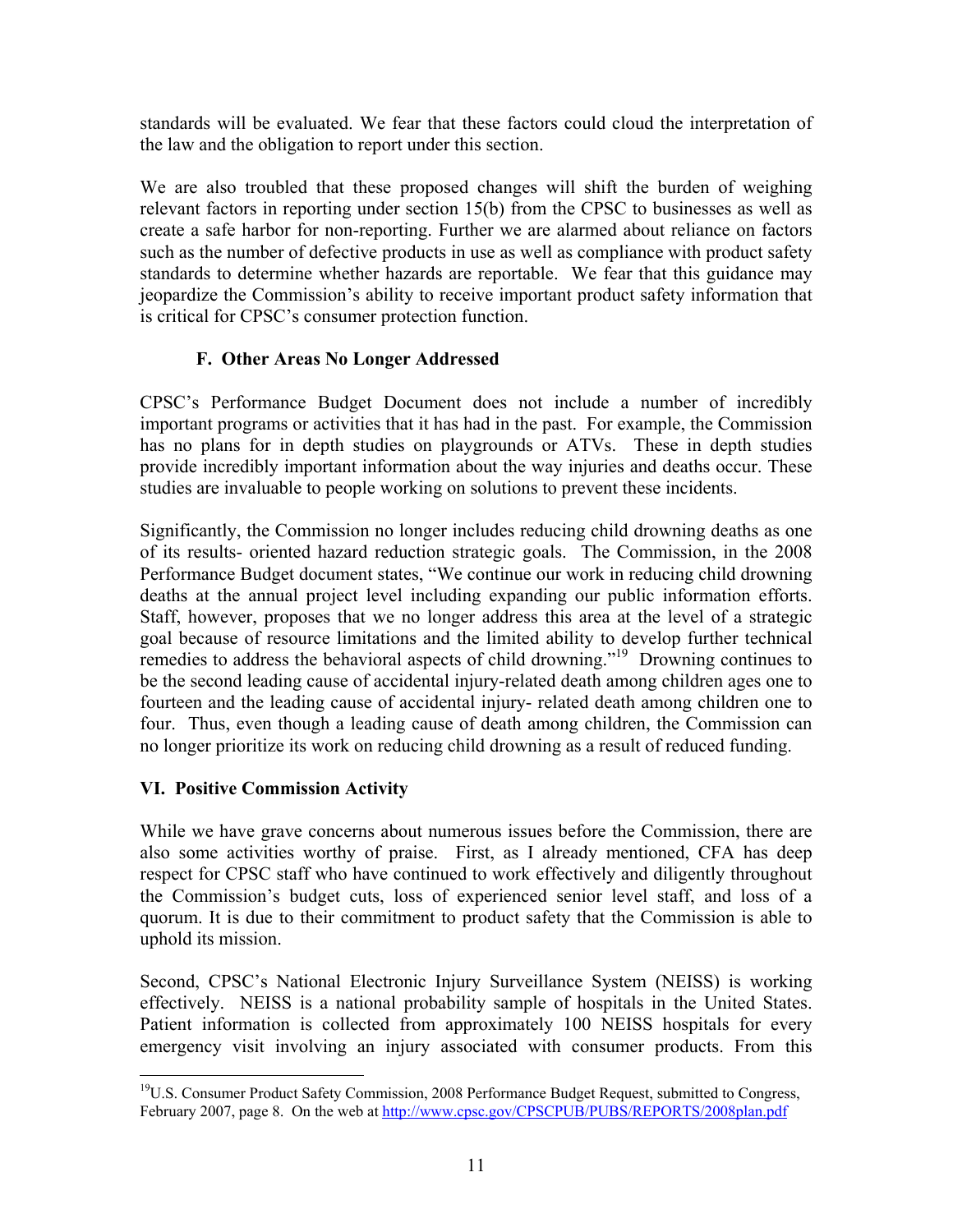sample, the total number of product-related injuries treated in hospital emergency rooms nationwide can be estimated.<sup>20</sup> In this era of significant patient privacy concerns, it can be extremely difficult and expensive to recruit a hospital for participation in the NEISS sample. Yet the Directorate for Epidemiology has not only maintained the NEISS sample of hospitals but has also ensured the statistical integrity of CPSC's estimates of productrelated injuries. This is critical for CPSC to produce trends from year to year. It is the ability to produce trends that is most fragile in a political, budget-driven environment, since one party's budget can destroy another party's trend. NEISS must remain unaffected by the tumultuousness of the budget process, and in recent years, the Directorate for Epidemiology has successfully shielded it from that in part by entering into inter-agency agreements with other government agencies that use NEISS data, including the Centers for Disease Control, the National Institute for Occupational Safety and Health, and the Food and Drug Administration. While CPSC's Directorate for Epidemiology has not been completely unaffected by the changes at CPSC they have managed to keep the NEISS system running.

#### **VII. Lack of a Quorum**

Section 4 (d) of the Consumer Product Safety Act provides that three members serving at the Commission constitute a quorum, which is necessary for the transaction of business. If there are only two Commissioners because of a vacancy, two members shall constitute a quorum for six months after the vacancy was created.<sup>21</sup> Chairman Stratton left the CPSC in July and thus, the quorum expired in January. The ability of the Commission to transact business is thwarted significantly: the Commission can not conduct any business requiring a vote including voting on rulemakings or civil or criminal penalties. The Commission cannot have public hearings. While the Commission staff can continue to work on programs, even those related to rulemakings or penalties, no final action can be taken. The lack of a quorum is severely hindering the Commission's ability to protect the public from unreasonable risks associated with consumer products and signals to all of the industries that CPSC regulates, that it does not have its full power. This must affect CPSC's bargaining power as well as manufacturer or retailer decisions regarding CPSC compliance, rulemakings and other issues before the Commission. Significantly, this lack of a quorum as well as the limited CPSC budget indicates that the Administration does not place a high priority on product safety or the work of the Commission. CFA supports legislative efforts to extend the quorum.

#### **VIII. Improvements to CPSC's Statutes**

CFA believes that CPSC could be an even more effective agency if a number of changes were made to the statutes over which CPSC has jurisdiction.

First, CFA suggests that Congress eliminate the cap on the amount of civil penalties that CPSC can assess, as spelled out in section 20 (a) of the Consumer Product Safety Act (CPSA), against an entity in **knowing** violation of CPSC's statutes. The current civil

 $\overline{a}$ 

<sup>&</sup>lt;sup>20</sup> http://www.cpsc.gov/LIBRARY/neiss.html<br><sup>21</sup> Consumer Product Safety Act, 15 U.S.C. 2051, section 4(d).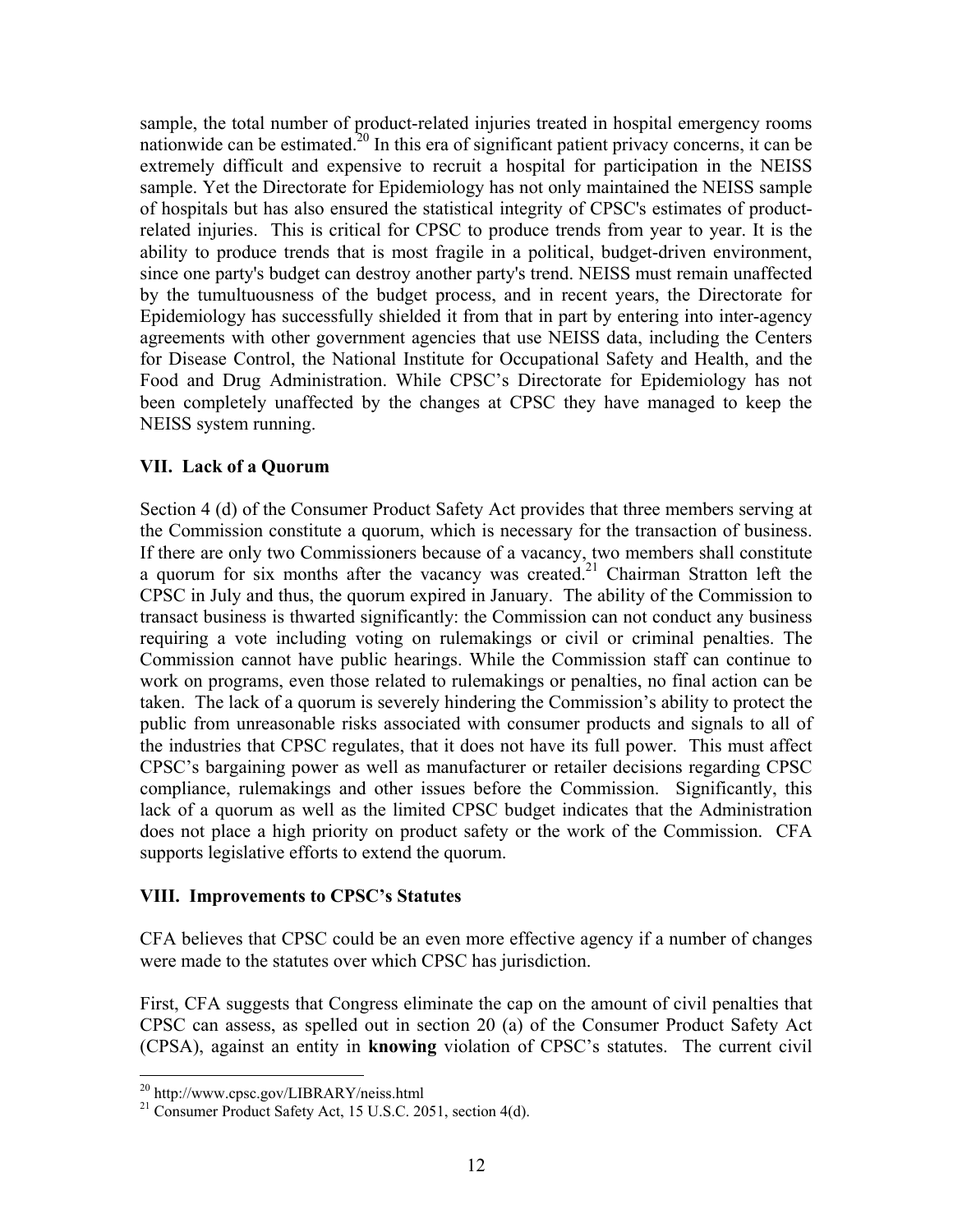penalty is capped at \$7,000 for each violation up to \$1.83 million. A "knowing violation" occurs when the manufacturer, distributor or retailer has actual knowledge or is presumed to have knowledge deemed to be possessed by a reasonable person who acts in the circumstances, including knowledge obtainable upon the exercise of due care to ascertain the truth of representations. Knowing violations often involve a company's awareness of serious injury or death associated with their product. Eliminating the cap will encourage manufactures to recall products faster and comply with CPSC's statutes in a more aggressive way. Importantly, the elimination of the cap will act as a deterrent to non-compliance with CPSC's regulations. Eliminating the cap will also strengthen CPSC's bargaining power when negotiating with many companies to take a particular action.

Second, CFA urges Congress to eliminate section 6(b) of the CPSA. This section of the Act prohibits CPSC, at the insistence of industry, to withhold safety information from the public. This provision, to which no other health and safety regulatory agency must adhere, requires that CPSC must check with the relevant industry before it can disclose the information to the public. It serves to hold CPSC captive to the very industry it regulates. If the industry denies access to the information, CPSC must evaluate their response and may just drop the issue and deny access of the information to consumers. This has the effect of delaying or denying access of important information to consumers.

Third, to improve recall effectiveness, CFA recommends that section 15 of CPSA be amended to require manufacturers to provide a means of directly communicating information of recalls to consumers- either through a registration card, electronically or other means of technology. Manufacturers, retailers or importers should be required to report the existence of the recall to retailers and all commercial customers within 24 hours after issuing the recall or warning. All entities within the stream of commerce should be required to post the recall to web sites, if in existence, within 24 hours of issuance of recall. We suggest that manufacturers, retailer, distributors or importers should be required to communicate notice of the recall with all known consumers. Retailers, after receiving notice of the recall, must remove the recalled product from their shelves and web site within three business days and retailers must post notice of the recall in their stores for 120 days after issuance of the recall.

Fourth, CFA encourages Congress to restore CPSC's authority over fixed-site amusement parks. According to the CPSC, as of 2003, serious injuries on theme park rides have soared 96 percent in the last five years. Federal oversight is crucial to the prevention of any future deaths and injuries associated with fixed-site amusement parks due to the vast variation in state laws and the absence of any regulation in some states. CPSC has illustrated its ability to identify and prevent injuries from many consumer products, including mobile amusement park rides. CPSC should be granted the same scope of authority to protect against unreasonable risks of harm on fixed-site rides that it currently retains for carnival rides that are moved from site to site. However, with this additional authority, CPSC should be authorized more money to take on this important role.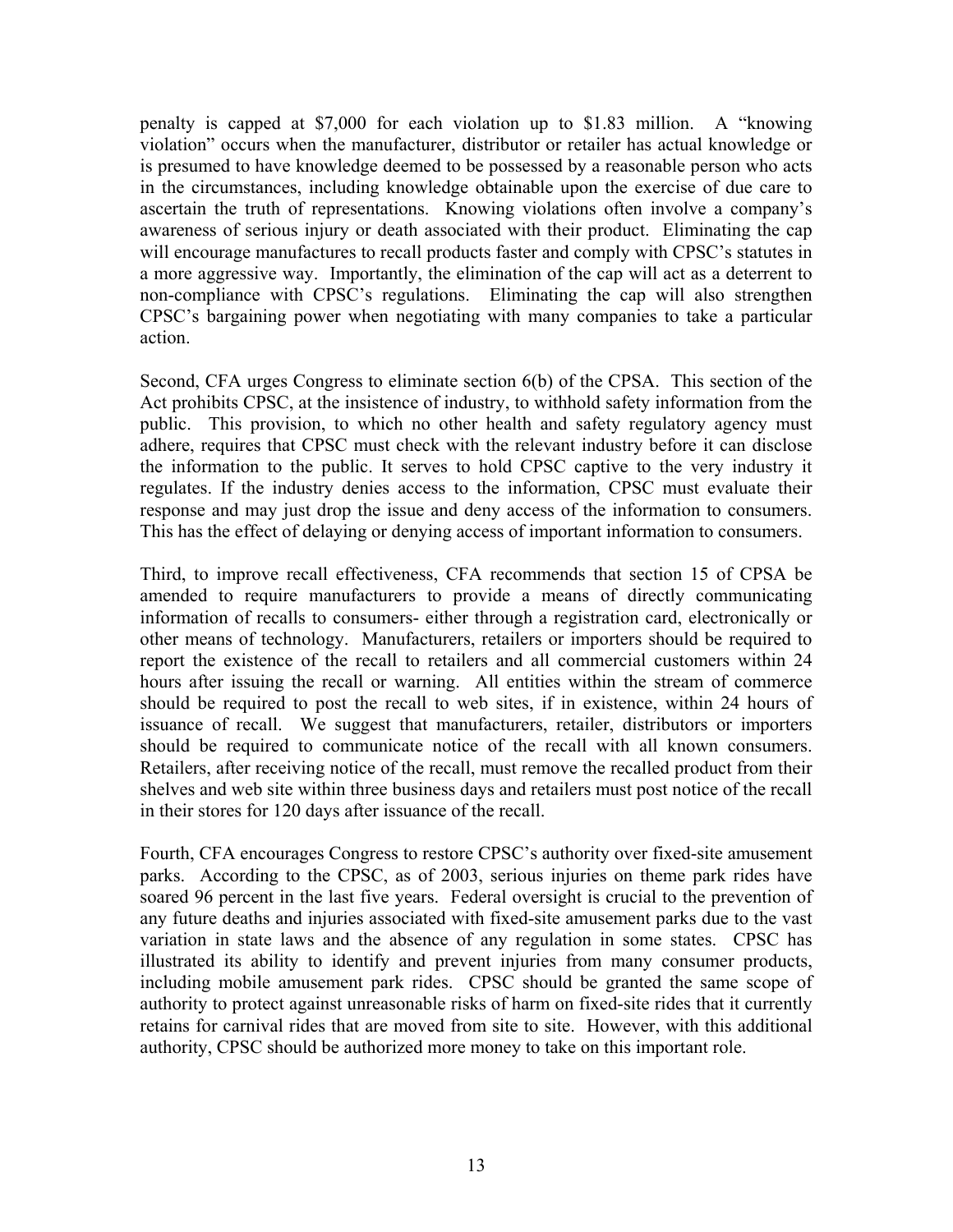Fifth, we ask Congress to require businesses selling toys on the Internet to provide on their website the same cautionary labeling that is required on toy packaging. Currently, Section 24 of the Federal Hazardous Substances Act (FHSA) requires cautionary labeling on small balls, marbles and toys that contain small parts for children three years of age and younger. This labeling must be apparent to consumers at the point of purchase so consumers are able to make informed decisions about potential safety hazards associated with the toys. Online retailers should be required to post the cautionary warnings on their website so that consumers could be aware of the potential safety issues before actually purchasing the product.

#### **IX. Conclusion**

In conclusion, this Subcommittee must make sure that the federal government lives up to the commitment it made to protect consumers from product- related deaths and injuries when it created the Consumer Product Safety Commission. CFA urges more funds to be appropriated to the Consumer Product Safety Commission so that the Commission can grow to incorporate a changing and more complex marketplace. Sadly, this 2008 Budget Proposal fails to give the Commission's that opportunity. Thank you.